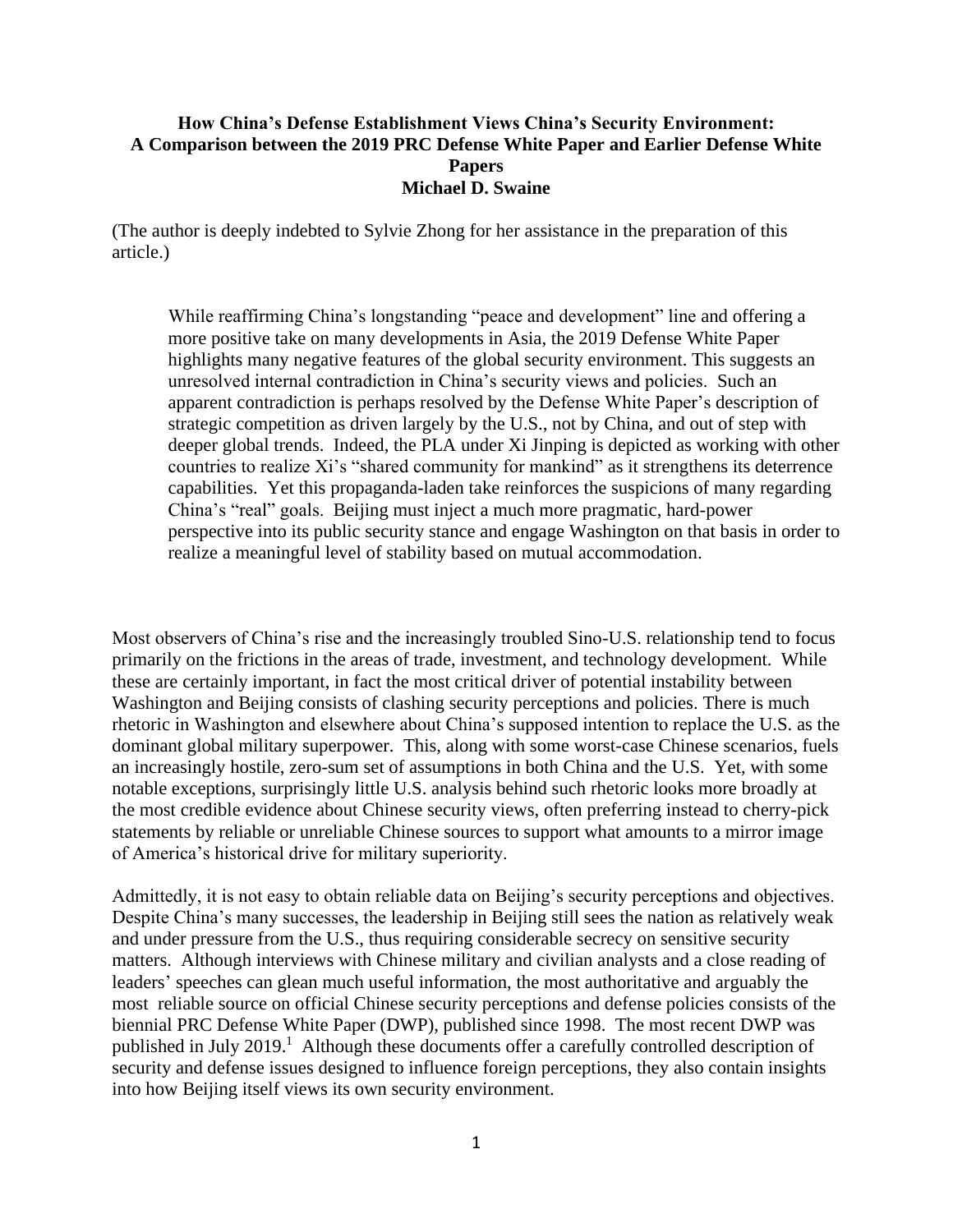This article focuses primarily on the description of China's security environment and the content and purpose of its defense policy as contained in the 2019 DWP. It compares statements in the 2019 DWP to those in earlier DWPs. Supplemented by additional Chinese and Western sources and the author's nearly thirty years of experience studying China's security views, it presents a bottom-line assessment of how Beijing is reacting to (and proactively is seeking to shape) its increasingly challenging security environment, especially vis-à-vis the United States. The article first identifies the key features of China's security situation and its defense mission, policies, and strategies that are found in current and past DWPs as well as in some additional sources, comparing similarities and differences over time. It then assesses the implications of these findings for current Sino-U.S. security competition and its possible evolution over time.

### **Basic Continuity but With Some Significant Changes in China's Security Environment**

Perhaps the most critical baseline feature influencing China's view of its security environment is Beijing's characterization of dominant global security trends. Since the beginning of reform and opening, the Chinese leadership has described this trend as one of "peace and development," thus placing a central stress on economic growth over security imperatives, such as an arms race or preparations for war. The 2019 DWP is consistent with virtually all past DWPs, and many other authoritative Chinese statements, in affirming such a peace and development trend. But it adds, in a phrase used since 2008, the notion of "win-win cooperation" constituting "the irreversible trends of the times." 2 Moreover, as with all DWPs since the 2010 document, the current 2019 DWP notes that China faces a "strategic opportunity for its development" (发展的重要战略机 遇期), thus reinforcing the focus on peace and development in a relatively placid security environment.<sup>3</sup>

At the same time, all DWPs, except for the 1998, 2000, and 2006 documents, state versions of the notion that "the international security situation is undergoing profound changes."<sup>4</sup> In the standard section on the International Security Situation, the 2019 DWP cites the "irreversibility" of certain generally positive changes, such as multipolarity, economic globalization, and the information society. 5 These phrases are all similar to those in the 2010, 2013, and 2015 DWPs. While repeating references in the 2015 DWP to undefined changes in the balance of power and the importance of the Asia-Pacific geostrategic landscape (see below), the 2019 DWP for the first time also stresses that "the strength of the emerging markets and developing countries keeps growing."<sup>6</sup> This is in line with the Chinese emphasis on multipolarity and the still-rapid growth of the less-industrialized states.

As with past DWPs, this overall positive assessment of the international security environment is limited in the 2019 DWP by the listing of some negative features of the global security environment. Similar to previous DWPs, it refers to "prominent destabilizing factors and uncertainties in international security," noting as examples the setbacks occurring in arms control and disarmament, the continued spread of extremism and terrorism, and the intensification of nontraditional security threats.<sup>7</sup> The 2019 DWP also asserts that "international strategic competition is on the rise," and in the section on the "Asia-Pacific," it states that the region "has become a focus of major country competition."<sup>8</sup>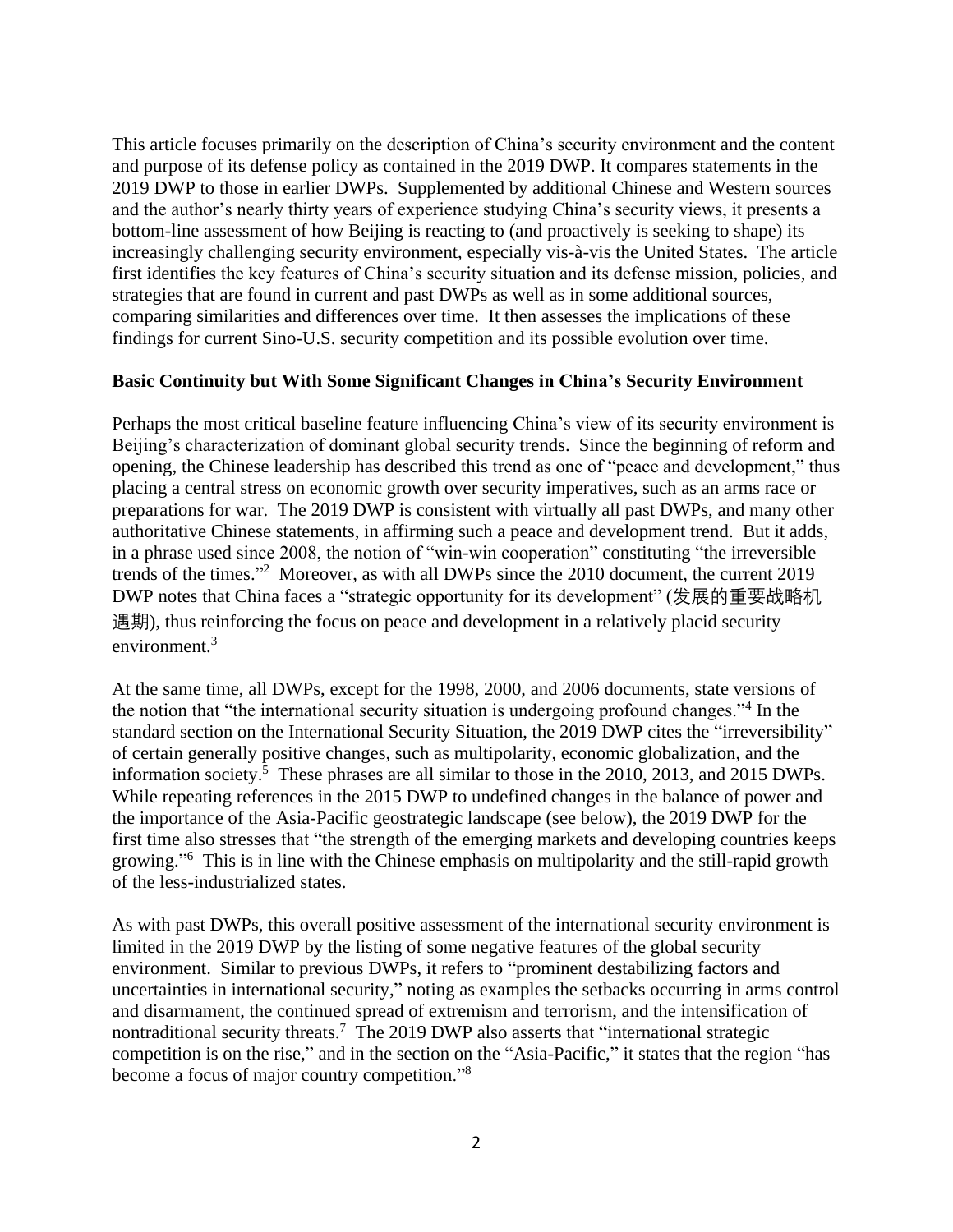Some observers have opined that the references to strategic and major country competition in the 2019 DWP signal basic agreement with the U.S. assertion, most notably contained in the U.S. National Security Strategy (NSS) and National Defense Strategy (NDS) of 2017 and 2018,<sup>9</sup> that state that great power strategic competition between the U.S. and both China and Russia now constitutes a dominant feature of the global security environment.<sup>10</sup> However, these notions are generally also found in previous DWPs. Although the section in the 2019 DWP entitled "Defensive National Defense Policy in the New Era" refers to "the new landscape of strategic competition" (see below), the much earlier 2010 DWP also states "international strategic competition and contradictions are intensifying," and several other DWPs note the increasing major power competition (albeit invariably combining such competition with references to major power cooperation).<sup>11</sup>

More importantly, the 2019 DWP seems to exclude China from its reference to expanding major power competition. Instead, it references the increasingly destabilizing actions by other nations. Indeed, for the first time in a DWP, the 2019 document lists in detail the destabilizing actions carried out by the U.S., Russia, the EU states, UK, Germany, France, Japan, and India.<sup>12</sup> Most notably, the 2019 DWP reinforces the notion, which is also suggested by other Chinese authoritative and non-authoritative statements, $13$  that today the U.S. is the primary source of disruption in the international security order.<sup>14</sup> As in the previous DWPs, the 2019 document states that the U.S. is undermining "global strategic stability" (全球战略稳定).<sup>15</sup> But arguably it employs more direct, detailed, and stronger language than in the past to describe U.S. disruption, specifically mentioning the NSS and the NDS.<sup>16</sup> In addition, the 2019 DWP suggests that Washington is destabilizing the global order by pursuing "absolute military superiority," thereby presumably undermining the Chinese search for win-win outcomes and movement toward a more multipolar, cooperative security system.<sup>17</sup>

Yet, despite such ominous assessments of U.S. behavior, the 2019 DWP describes Sino-U.S. military relations as "generally stable" and it notes that Beijing "actively and properly handles its military relationship with the U.S. in accordance with the principles of non-conflict, nonconfrontation, mutual respect and win-win cooperation."<sup>18</sup> This is again designed to show that, even though the U.S. is increasingly disrupting the global security environment, China is seeking stability and cooperation with Washington and rejecting strategic competition.<sup>19</sup> In fact, such competition contradicts the main "peace and development" trend of the era and clashes with Xi Jinping's notion that mankind is moving toward "a community with a shared future" (人类命运 共同体).<sup>20</sup> The 2019 DWP explicitly links PLA modernization with this notion, stating: "A strong military of China is a staunch force for world peace, stability and the building of a community with a shared future for mankind."<sup>21</sup>

The picture in the 2019 DWP of a still positive if increasingly unstable (in some respects) global security environment is also reflected in the treatment of other nations, regions, and security issues. Departing from concerns expressed in the previous two documents but returning to earlier similar assessments, the 2019 DWP describes the Asia-Pacific security situation as "generally stable," with efforts made to address differences and disputes through dialogue and consultation viewed as an increasingly preferred policy option for most regional states.<sup>22</sup> The 2019 DWP again employs the idea of "a community with shared destiny," in this instance to describe relations among the Asian nations.<sup>23</sup> It similarly describes the situation in the South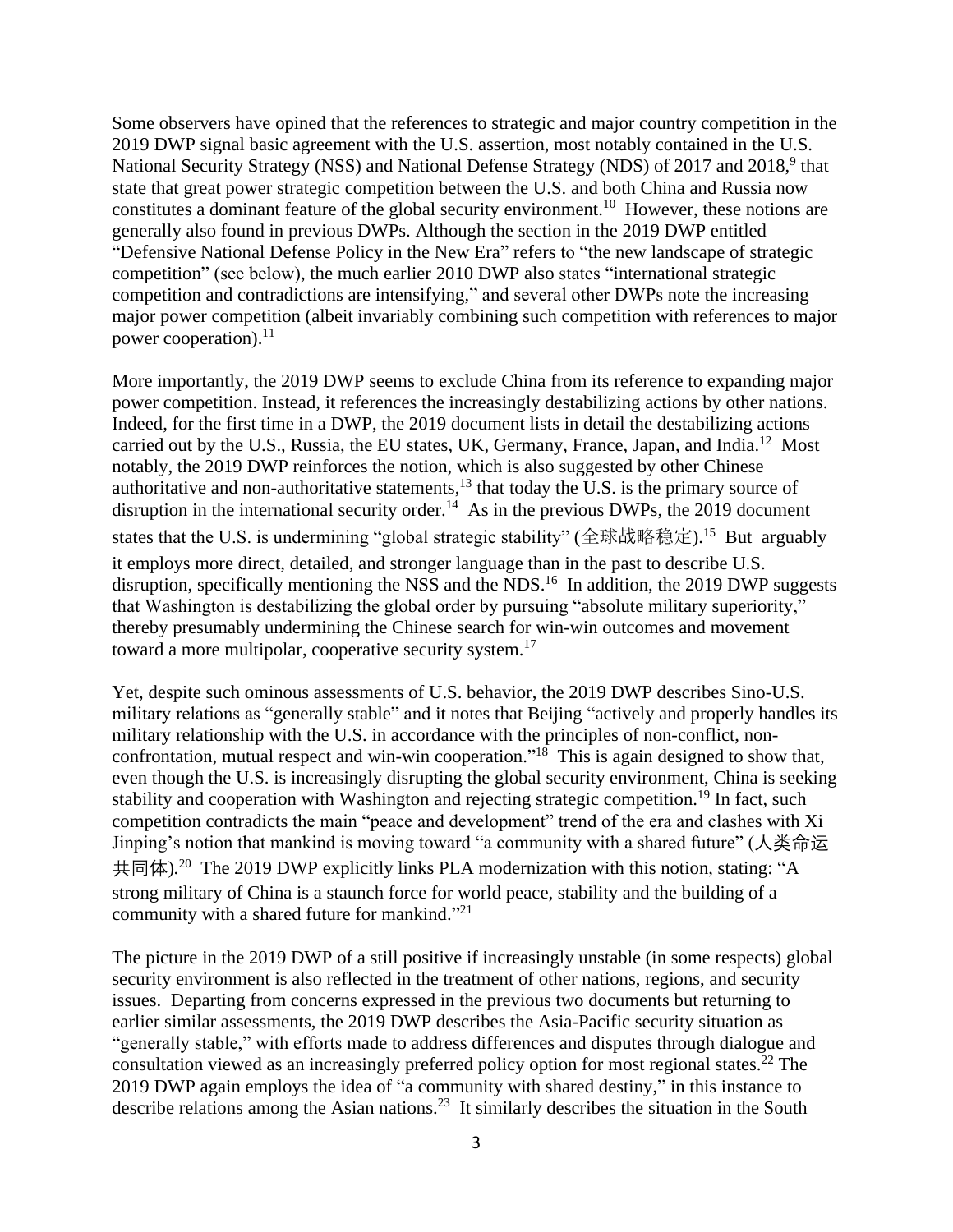China Sea as "generally stable and improving as regional countries are properly managing risks and differences."<sup>24</sup> This is in marked contrast to the much more extensive, and negative, description of the South China Sea situation in the 2015 DWP.<sup>25</sup>

Along with these new positive statements regarding the South China Sea, the 2019 DWP also asserts for the first time that "China exercises its national sovereignty to build infrastructure and deploy necessary defensive capabilities on the islands and reefs in the South China Sea."<sup>26</sup> Also, unlike the 2013 and 2015 DWPs, the 2019 document specifically brings up the issue of the South and East China Seas in its "National Defense Policy" section, stating the standard position that the disputed maritime territories along China's ocean periphery "are inalienable parts of the Chinese territory."<sup>27</sup> In addition, similar to the 2015 DWP, the current document stresses maritime defense, repeating the call to "build a combined, multifunctional and efficient marine combat force structure."<sup>28</sup> The overall impression is that although this sensitive maritime area is stabilizing on the basis of regional dialogue, China is nonetheless strengthening its position to defend its claims. This apparently contradictory stance is undoubtedly resolved, in the minds of China's leaders, by the belief that Beijing's military actions are contributing to peace and stability by deterring others (including the U.S.) from challenging its claims with force.<sup>29</sup>

The treatment of Japan in the 2019 DWP is very similar to that in the 2015 DWP, albeit with slightly more moderate language. Japan is again described as attempting to "circumvent the post-war [peace] mechanism" and is becoming more "outward-looking in its military endeavors."<sup>30</sup> This is in contrast to the very critical language in the 2013 DWP when Tokyo and Beijing were at loggerheads over the Diaoyutai/Senkaku Islands.<sup>31</sup> Whereas the Korean Peninsula is described in the 2015 DWP as "shrouded in uncertainty and instability," in the 2019 document it is depicted as showing "positive progress" alongside continued uncertainty.<sup>32</sup> For the first time, the 2019 DWP notes Australia's supposed desire to play a "bigger role in security affairs" in the Asia-Pacific.<sup>33</sup>

These generally moderate assessments of the Asian environment stand in contrast to the sharp comments on Taiwan in the 2019 DWP, undoubtedly reflecting the alleged disruption of cross-Strait relations resulting from the rise of pro-independence Democratic Progressive Party politician Tsai Ing-wen to the presidency of the ROC in January 2016, replacing the vastly more pro-China Ma Ying-jeou of the Nationalist (Kuomintang) Party.<sup>34</sup> While repeating the usual description of separatist independence forces in Taiwan constituting a grave threat to peace and stability in the Taiwan Strait and the greatest barrier to peaceful unification, the 2019 DWP reverses the positive assessment of cross-Strait relations in the 2008 through the 2015 DWPs. Whereas the 2015 document states: "[i]n recent years, cross-Taiwan Straits relations have sustained a sound momentum of peaceful development," the 2019 document asserts that "the fight against separatists is becoming more acute."<sup>35</sup> It strongly criticizes the stubbornness of the Tsai government in its refusal to recognize the so-called 1992 Consensus that formed the basis for stable cross-Strait relations under President Ma Ying-jeou. Moreover, unlike in the 2013 and 2015 DWPs, in the 2019 document the Taiwan issue is mentioned in the "National Defense Policy" section (discussed below), using strident language derived from Xi Jinping's remarks to express China's resolute stance.<sup>36</sup> This negative shift in tone reflects the greater concern in Beijing about political trends on Taiwan and China's need to convey strong deterrence signals to both the ROC government and the Taiwan public.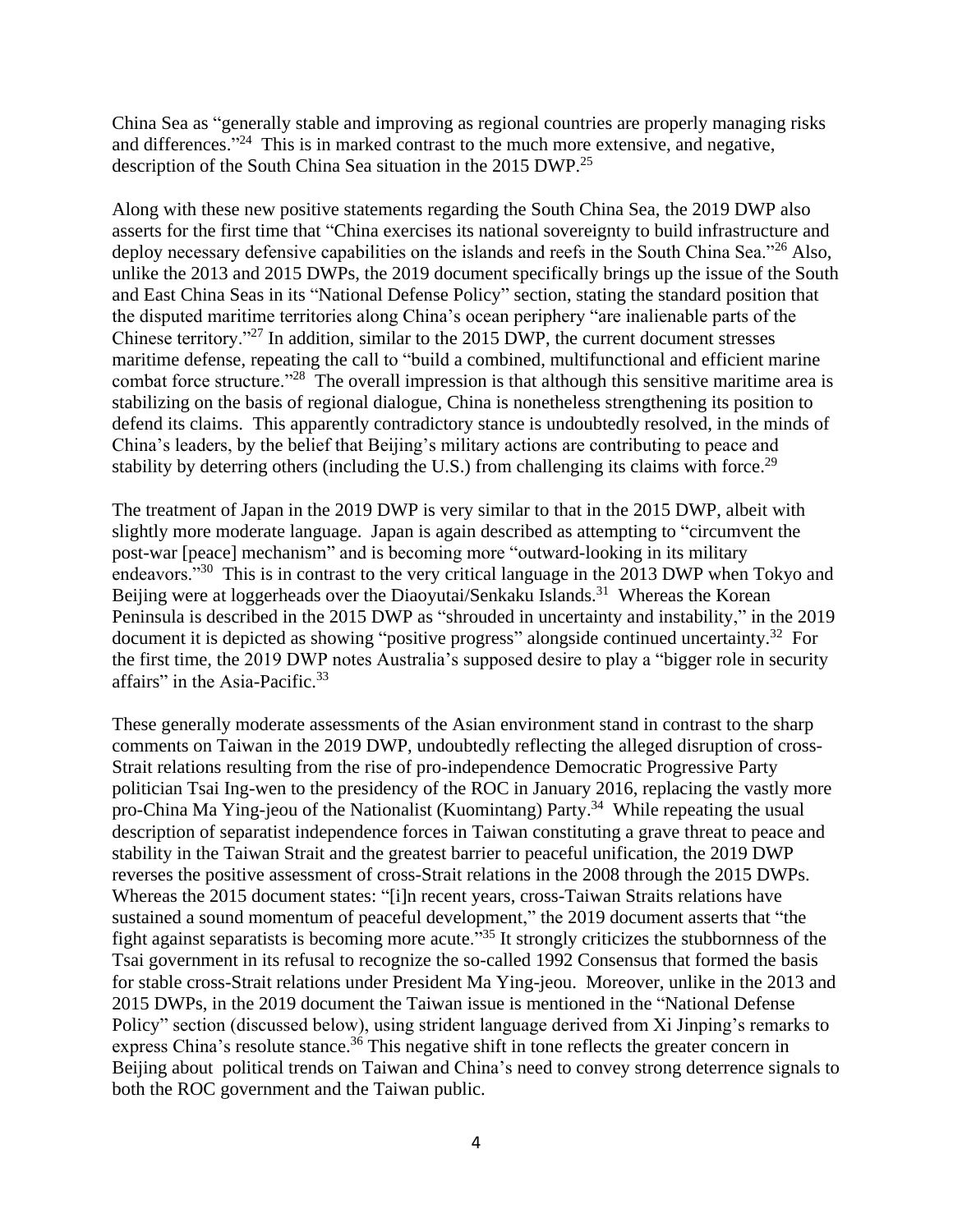Regarding Beijing's important relationship with Russia, the 2019 DWP echoes the language of many recent DWPs in extolling the "strategic and cooperative partnership" with Moscow and, for the first time, describes the partnership as "playing a significant role in maintaining global strategic stability."<sup>37</sup> This take is directed at the allegedly destabilizing actions by the United States. The 2019 DWP also devotes more space than past DWPs to describing the partnership with Moscow. It depicts Russia in relatively neutral terms, such as "strengthening its nuclear and non-nuclear capabilities" in order "to safeguard its strategic security space and interests*.*" 38 Notably, in the previous DWPs there is no mention of Russia in the "International Security Situation" section.

Interestingly, for the first time India is mentioned in the context of efforts to build its military forces, unlike all previous DWPs that discuss India either in the context of a regional conflict or in the context of inter-state cooperation.<sup>39</sup>

Finally, with regard to global military developments, the 2019 DWP for the first time specifically devotes an entire sub-section to the intensifying global military competition. Echoing the 2015 DWP, it states that "international military competition is undergoing historic changes*,*" and it notes the prevailing trend to "develop long-range precision, intelligent, stealthy or unmanned weaponry and equipment" and the evolution of war toward "informationized warfare."<sup>40</sup> It also states that "intelligent warfare is on the horizon*."* However, with regard to the PLA's own development, the 2019 DWP states that the PLA "has yet to complete the task of mechanization and is in urgent need of improving its informationization. …The PLA still lags far behind the world's leading militaries."<sup>41</sup> Indeed, it seems that the 2019 DWP shows greater concern for the gaps between China and the other advanced military powers than the previous DWPs. It specifically mentions the military reforms carried out by the U.S., Russia, the UK, France, Germany, Japan, and India. It also points out that the application of cutting-edge technologies, such as AI, is gathering pace in the military field. None of these points appear in the previous DWPs.

### **A Still Defensive yet More Expansive and Ideological Defense Policy and Strategy**

In responding to what is described as a basically peaceful yet increasingly challenging international security environment, the 2019 DWP affirms the continuity of the basic features of China's defense policy and mission, while adding some interesting new elements. Despite the stated shortcomings of PLA modernization as noted above, the 2019DWP nonetheless reaffirms the continuity of a defense strategy of "active defense," albeit now defined as "strategic guidance for China's national defense in the new era,"<sup>42</sup> but "actively adapt[ed] to the new landscape of strategic competition, the new demands of national security, and new developments in modern warfare."<sup>43</sup> It also reaffirms China's "independent foreign policy of peace."<sup>44</sup>

In contrast to the previous DWPs, the current document highlights "no first use of nuclear weapons," "the achievement of mechanization and informationization," "the modernization of military theory, organizational structure," and other areas as the strategic guidelines for active defense, while omitting "winning informationized local wars," "maritime military struggle," and "controlling major crises."<sup>45</sup> The latter guidelines were cited in the 2015 and 2013 DWPs. The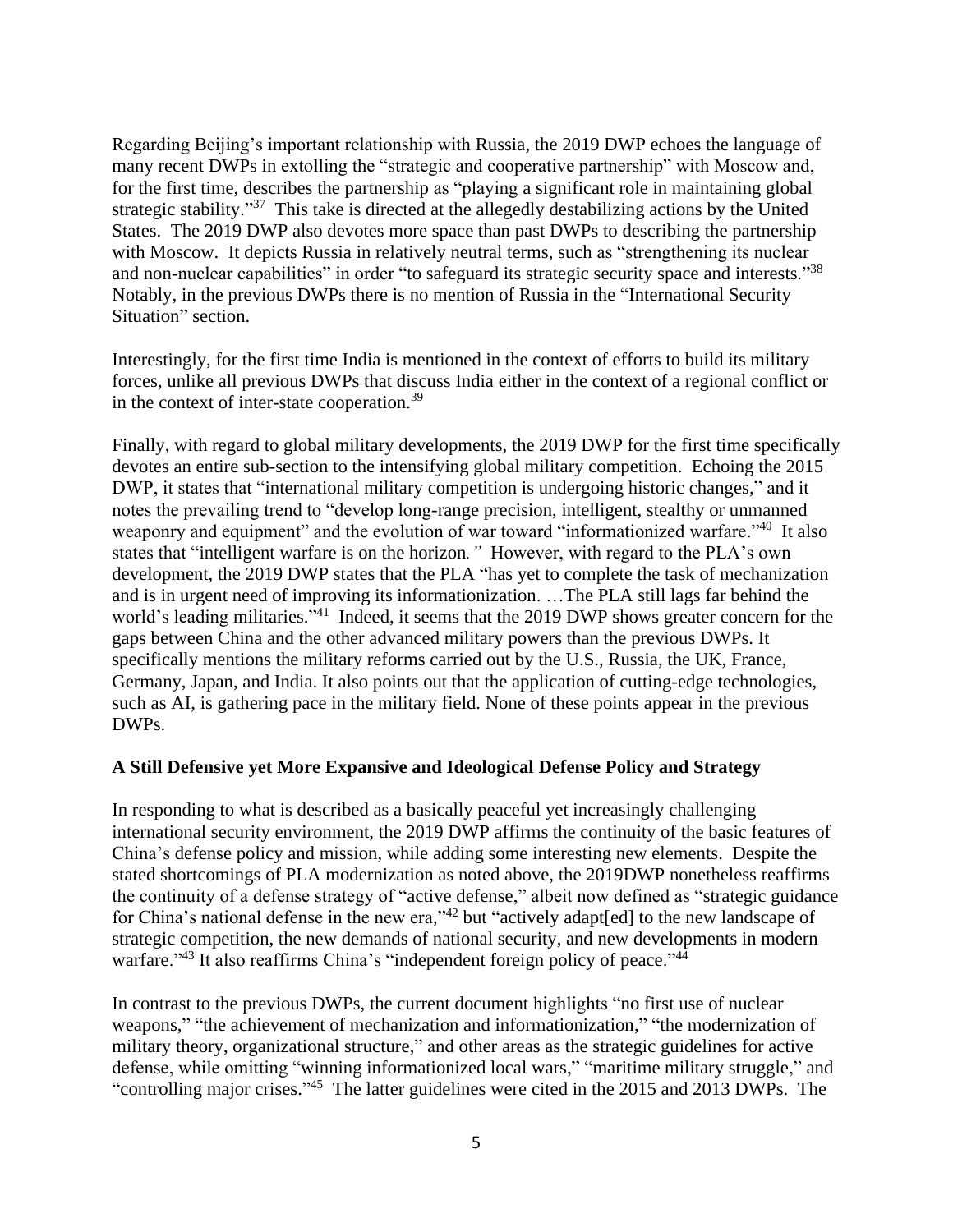absence of any reference to maritime struggle probably reflects the reduced emphasis in the current document on maritime tensions (though not a reduced emphasis on maritime defense missions).

The 2019 DWP provides a list of China's national defense goals that, by and large, repeats those listed in the previous DWPs.<sup>46</sup> The one exception is an unprecedented reference to the need to safeguard "people's security" (人民安全), perhaps indicating a greater focus on domestic instability of various types.

In a manner similar to the 2015 DWP, the current document lists China's major defense missions and tasks as "national and people's security," "national sovereignty, unity, territorial integrity and security." "social stability." "political security," and "overseas interests."<sup>47</sup> But the 2019 DWP also cites the need to oppose "Taiwan independence," "Tibet independence," and "the creation of 'East Turkistan'" as national defense goals, undoubtedly reflecting Beijing's greater concern now about these dangers.<sup>48</sup>

In addition, unlike previous DWPs, the current document stresses the need for China's defense strategy to "build a community with a shared future for mankind," an agenda described as conveying "the global significance of China's national defense in the new era."<sup>49</sup> As suggested above, this is obviously included in fealty to Xi Jinping's oft-repeated line. It is the first time that the leadership of a single person, directly and authoritatively linked to a specific policy line, has been so strongly asserted in a DWP.<sup>50</sup> All of this reflects the increased influence of Xi and his stress on strengthening party control and ideology in all areas, including the military.

That said, the 2019 DWP also places a high priority on developing greater military prowess. In defining China's military modernization goals, it echoes past DWPs by stressing the need to "build a fortified national defense and a strong military commensurate with the country's international standing and its security and development interests."<sup>51</sup> At the same time, in an apparent attempt to reassure others that such goals do not threaten them, the 2019 DWP is also much clearer and more assertive in stating the standard refrain that China will never seek hegemony, and for the first time this position is discussed in two paragraphs. In fact, the 2019 DWP states: "Never seeking hegemony, expansion or spheres of influence" is the "distinctive" feature of China's national defense in the new era." 52

As with the 2015 DWP, the 2019 document also refers to the PLAN's development of far seas or open seas protection (远海防卫) alongside "near seas defense." The only significant difference in this formulation is that the latter states for the first time that the PLAN is "speeding up" the transition of its tasks "from defense on the near seas to protection missions on the far seas" (加快 推进近海防御型向远海防卫型转变). 53

Finally, departing from previous DWPs, the 2019 document cites where progress has been made in reform efforts and where it has fallen behind schedule. Again, it asserts that the PLA has "yet to complete the task of mechanization" and is "in urgent need of improving its informationization."<sup>54</sup> This is clearly designed to rebut the notion that the PLA is a peer competitor with the most advanced militaries.<sup>55</sup>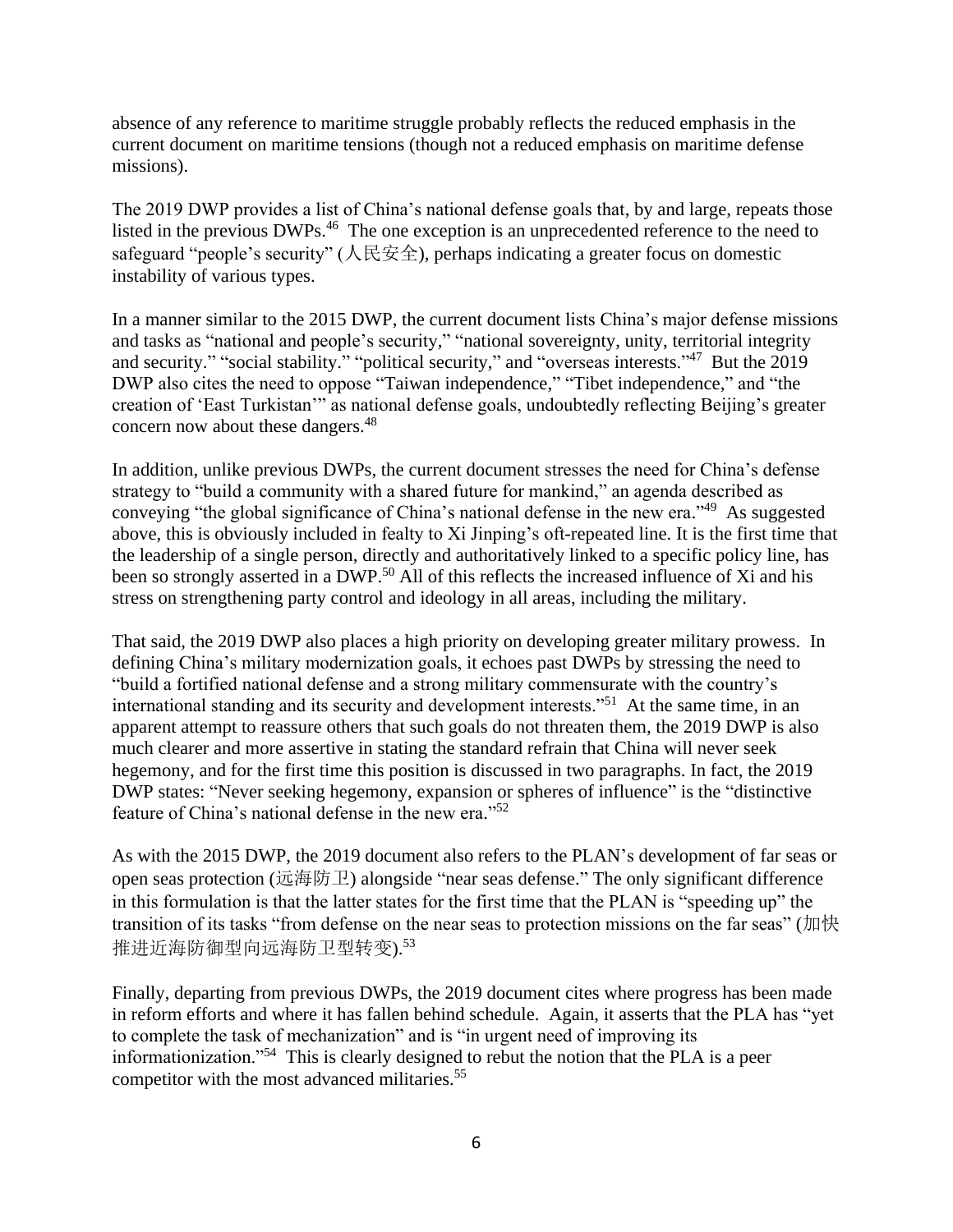## **Conclusion**

Perhaps more than any of its predecessors, the 2019 DWP presents a series of apparent contradictions in describing China's security environment and justifying its defense strategy and policies. On the one hand, it reaffirms the continued validity of the longstanding military strategy of "active defense" and China's "independent foreign policy of peace," and it offers a generally moderate assessment of a more stable Asia-Pacific region (with the exception of Taiwan). It also goes to considerable length to reassure others that in many ways China remains behind the advanced nations militarily and it is committed to never seeking hegemony.

On the other hand, the DWP also highlights an intensifying level of global and regional security competition involving new technologies and weapons systems. Of particular note, the 2019 DWP stresses the security challenges presented by the supposed "new era." These include not only technological changes and possible increasing domestic instability but also, and most notably, greater disruptions to the global order by the U.S., in part as a result of its search for "absolute military superiority."

This description of a disruptive U.S. is of course not unusual in Chinese rhetoric during the past several years. Yet the fact that it is brought up in an unprecedentedly direct and extensive manner and is contrasted with China's allegedly peace-seeking behavior reaffirms Beijing's clear desire to present itself to the world as a bastion of stability and cooperation, not as a proponent of obsolete great power rivalry and confrontation. It is also a pointed (if not explicitly confrontational) reaction to what it regards as the more destabilizing security-related actions taken by the Trump Administration, reflected in the more hostile approach toward China in the NSS and the NDS.

Therefore, far from confirming Washington's view of a global order dominated by growing strategic competition between the U.S. and its allies on the one hand, and China and Russia (and Iran) on the other, the 2019 DWP defines strategic competition as largely centered on the machinations of power-maximizing states other than China. Here Beijing is depicted as standing outside the fray, working to achieve a cooperative security environment while trying to deter others and uphold its rights. In this context, China's development and deployment of advanced weapons in the more placid South China Sea are seen as stabilizing, not provocative.

Finally, in asserting China's supposed commitment to avoid strategic competition, the 2019 DWP repeatedly cites Xi Jinping's desire "to build a community with a shared future for mankind," based in part on the rejuvenation of the Chinese nation as a strong and peaceful power. Indeed, as shown above, the DWP contains an unprecedented emphasis on the views and policy lines of China's top leader in defining the PLA's approach to modernization and defense strategy.

All in all, the 2019 DWP represents an expression of China's overall military response to what is viewed as a more challenging and in some ways more threatening environment. This response, focusing on Xi Jinping's dominant theme on the need to build a strong yet cooperative, positivesum-oriented China, seeks to avoid a direct confrontation with the U.S. despite Washington's leading role in disrupting the world order in virtually every area. Beijing is thus presented as a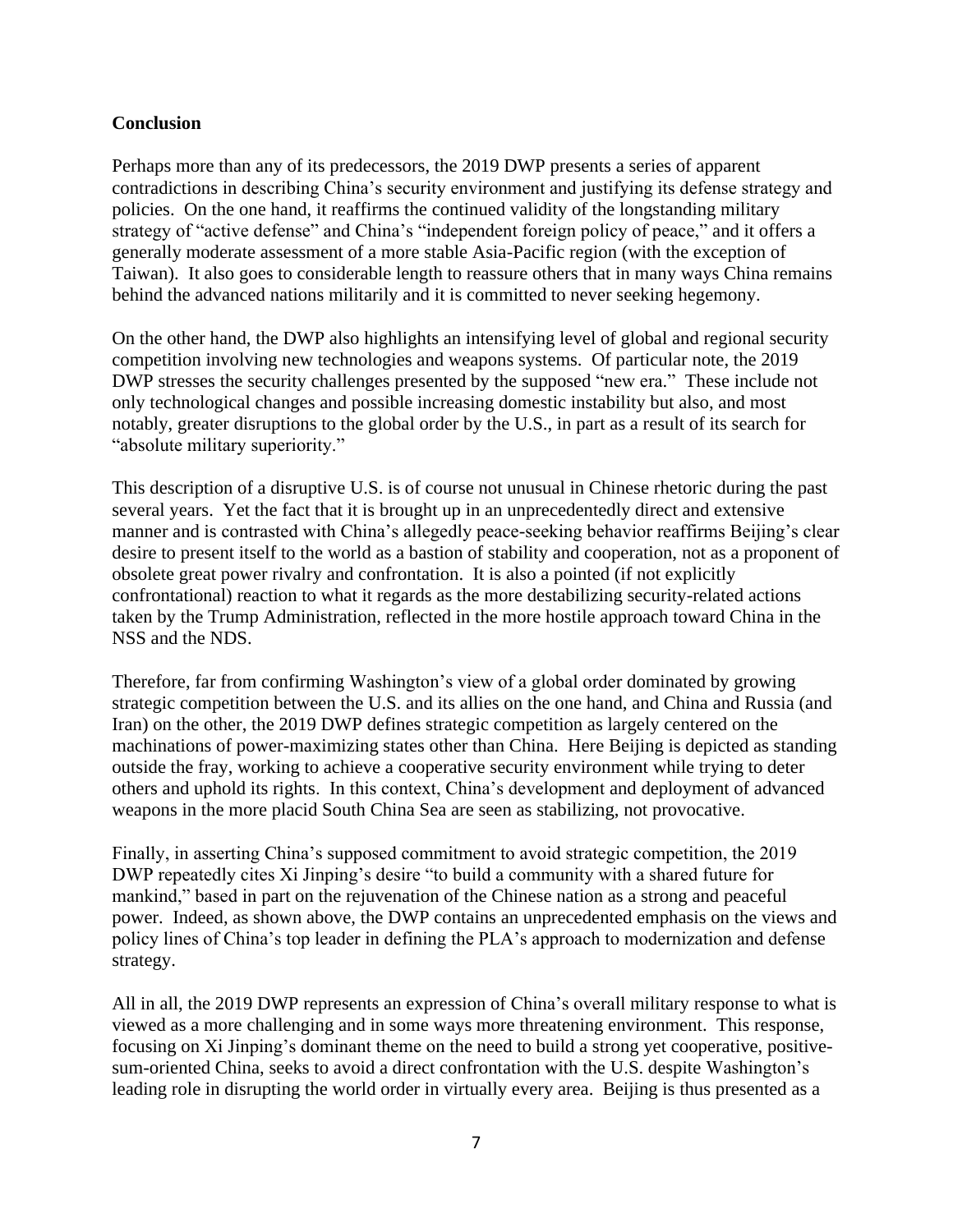positive counterexample to a reckless and unpredictable Washington, strong and strident in the defense of its rights and interests but working with other countries to sustain the still-dominant trend of peace and development.

This stance is understandable, given China's continued need to deepen and benefit from economic ties with other nations and to uphold Xi's grand vision of unity and comity, while at the same time strengthening its military. However, to a great extent, this simplistic, propagandaladen take on the world simply reinforces the suspicions of many in the West regarding China's "real" goals. Many observers tend to interpret China's honeyed words as designed merely to defuse efforts to confront China's increasingly aggressive agenda in Asia and beyond. In this way, China's feigned naiveté serves to reinforce what are in fact weakly supported worst-case assumptions about its goals, thus deepening tensions with the U.S. and others. Until Beijing 1.) injects a much more pragmatic, hard-power perspective into its public-security stance, and 2.) attempts to engage Washington on that basis in order to realize some meaningful level of mutual accommodation, the global security environment will continue to fray.

# **About the Author**



Michael Swaine is a senior fellow at the Carnegie Endowment for International Peace and one of the most prominent American analysts in Chinese security studies. Formerly a senior policy analyst at the RAND Corporation, Swaine is a specialist in Chinese defense and foreign policy, U.S.-China relations, and East Asian international relations.

He has authored and edited more than a dozen books and monographs and many journal articles and book chapters in these areas, directs several security-related projects with Chinese partners, and advises the U.S. government on Asian security issues. He received his doctorate in government from Harvard University.

<sup>&</sup>lt;sup>1</sup> "China's National Defense in the New Era." Information Office of the State Council of the People's Republic of China, July 24, 2019, Beijing.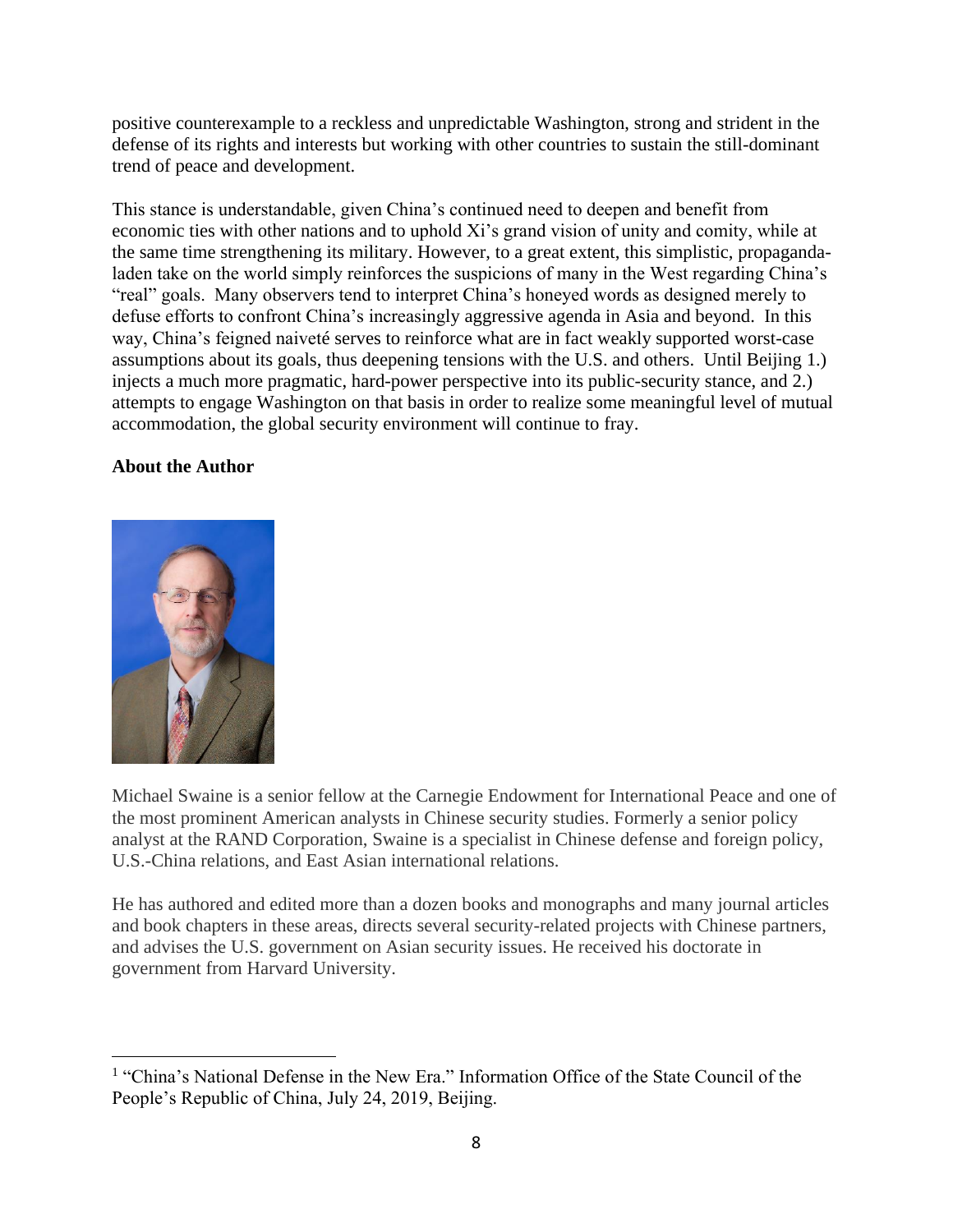[http://english.www.gov.cn/archive/whitepaper/201907/24/content\\_WS5d3941ddc6d08408f5022](http://english.www.gov.cn/archive/whitepaper/201907/24/content_WS5d3941ddc6d08408f502283d.html) [83d.html.](http://english.www.gov.cn/archive/whitepaper/201907/24/content_WS5d3941ddc6d08408f502283d.html)

<sup>2</sup> "China's National Defense in 2008." Information Office of the State Council of the People's Republic of China, January 20, 2009, Beijing.

[http://www.china.org.cn/government/whitepaper/node\\_7060059.htm;](http://www.china.org.cn/government/whitepaper/node_7060059.htm)

"China's National Defense in 2010." Information Office of the State Council of the People's Republic of China, March 31, 2011, Beijing.

[http://www.china.org.cn/government/whitepaper/node\\_7114675.htm;](http://www.china.org.cn/government/whitepaper/node_7114675.htm)

"The Diversified Employment of China's Armed Forces." Information Office of the State Council of the People's Republic of China, April 16, 2013, Beijing.

[http://www.china.org.cn/government/whitepaper/node\\_7181425.htm;](http://www.china.org.cn/government/whitepaper/node_7181425.htm)

"China's Military Strategy." Information Office of the State Council of the People's Republic of China, May 26, 2015, Beijing.

[http://english.www.gov.cn/archive/white\\_paper/2015/05/27/content\\_281475115610833.htm;](http://english.www.gov.cn/archive/white_paper/2015/05/27/content_281475115610833.htm)

"China's National Defense in the New Era." Information Office of the State Council of the People's Republic of China, July 24, 2019, Beijing.

[http://english.www.gov.cn/archive/whitepaper/201907/24/content\\_WS5d3941ddc6d08408f5022](http://english.www.gov.cn/archive/whitepaper/201907/24/content_WS5d3941ddc6d08408f502283d.html) [83d.html.](http://english.www.gov.cn/archive/whitepaper/201907/24/content_WS5d3941ddc6d08408f502283d.html)

<sup>3</sup> "China's National Defense in 2010." Information Office of the State Council of the People's Republic of China, March 31, 2011, Beijing, 11.

[http://www.china.org.cn/government/whitepaper/node\\_7114675.htm;](http://www.china.org.cn/government/whitepaper/node_7114675.htm)

"The Diversified Employment of China's Armed Forces." Information Office of the State Council of the People's Republic of China, April 16, 2013, Beijing, 3.

[http://www.china.org.cn/government/whitepaper/node\\_7181425.htm;](http://www.china.org.cn/government/whitepaper/node_7181425.htm)

"China's Military Strategy." Information Office of the State Council of the People's Republic of China, May 26, 2015, Beijing, 3.

[http://english.www.gov.cn/archive/white\\_paper/2015/05/27/content\\_281475115610833.htm;](http://english.www.gov.cn/archive/white_paper/2015/05/27/content_281475115610833.htm)

"China's National Defense in the New Era." Information Office of the State Council of the People's Republic of China, July 24, 2019, Beijing, 6.

[http://english.www.gov.cn/archive/whitepaper/201907/24/content\\_WS5d3941ddc6d08408f5022](http://english.www.gov.cn/archive/whitepaper/201907/24/content_WS5d3941ddc6d08408f502283d.html) [83d.html.](http://english.www.gov.cn/archive/whitepaper/201907/24/content_WS5d3941ddc6d08408f502283d.html)

<sup>4</sup> "China's National Defense in 2002." Information Office of the State Council of the People's Republic of China, December 2002, Beijing, 6. [http://www.china.org.cn/e](http://www.china.org.cn/e-white/20021209/index.htm)[white/20021209/index.htm;](http://www.china.org.cn/e-white/20021209/index.htm)

"China's National Defense in 2004." Information Office of the State Council of the People's Republic of China, December 2004, Beijing, 2. [http://www.china.org.cn/e](http://www.china.org.cn/e-white/20041227/index.htm)[white/20041227/index.htm;](http://www.china.org.cn/e-white/20041227/index.htm)

"China's National Defense in 2008." Information Office of the State Council of the People's Republic of China, January 20, 2009, Beijing, 4.

[http://www.china.org.cn/government/whitepaper/node\\_7060059.htm;](http://www.china.org.cn/government/whitepaper/node_7060059.htm)

"China's National Defense in 2010." Information Office of the State Council of the People's Republic of China, March 31, 2011, Beijing, 4.

[http://www.china.org.cn/government/whitepaper/node\\_7114675.htm;](http://www.china.org.cn/government/whitepaper/node_7114675.htm)

"The Diversified Employment of China's Armed Forces." Information Office of the State Council of the People's Republic of China, April 16, 2013, Beijing, 3. [http://www.china.org.cn/government/whitepaper/node\\_7181425.htm;](http://www.china.org.cn/government/whitepaper/node_7181425.htm)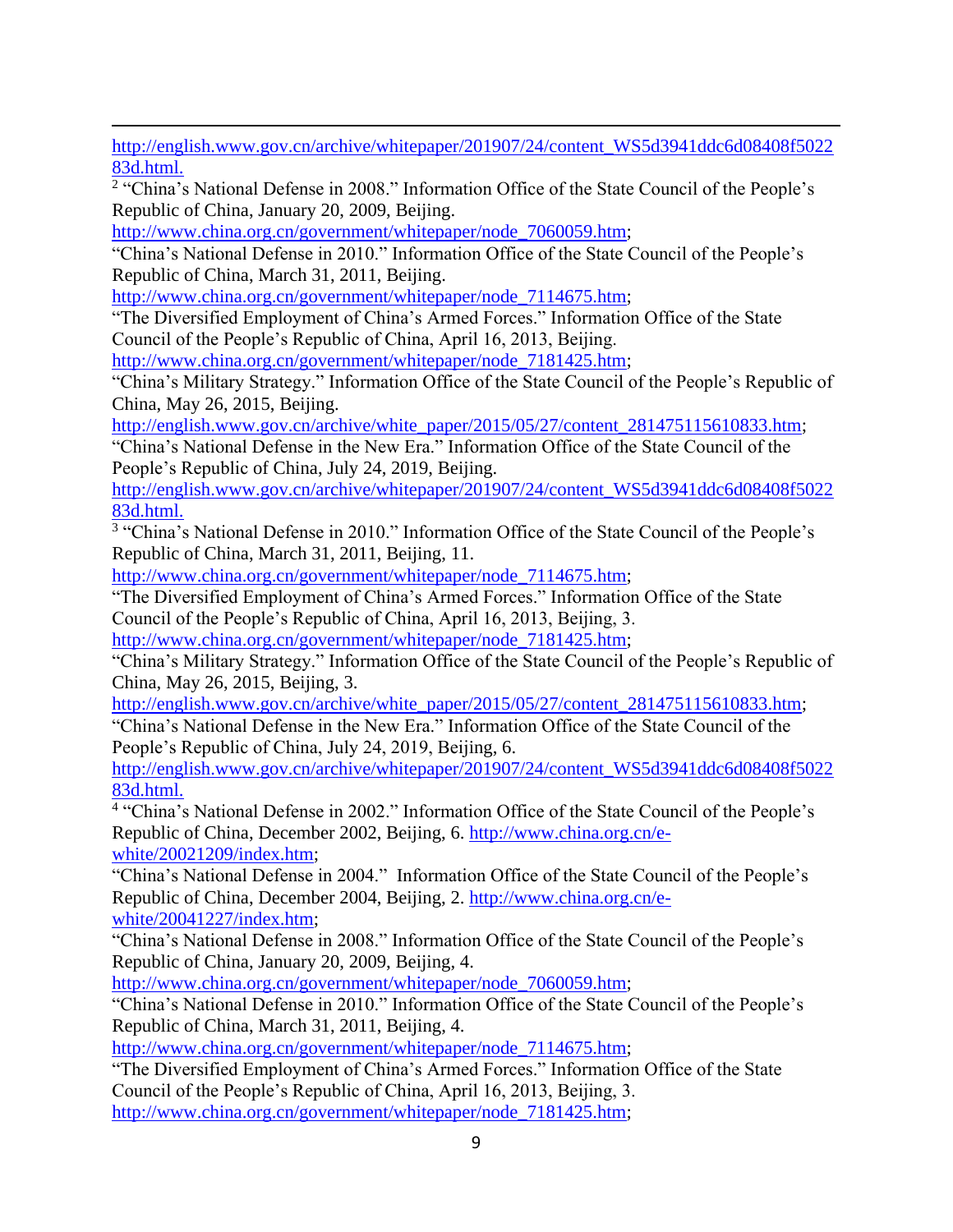"China's Military Strategy." Information Office of the State Council of the People's Republic of China, May 26, 2015, Beijing, 3.

[http://english.www.gov.cn/archive/white\\_paper/2015/05/27/content\\_281475115610833.htm;](http://english.www.gov.cn/archive/white_paper/2015/05/27/content_281475115610833.htm)

"China's National Defense in the New Era." Information Office of the State Council of the People's Republic of China, July 24, 2019, Beijing, 4.

[http://english.www.gov.cn/archive/whitepaper/201907/24/content\\_WS5d3941ddc6d08408f5022](http://english.www.gov.cn/archive/whitepaper/201907/24/content_WS5d3941ddc6d08408f502283d.html) [83d.html.](http://english.www.gov.cn/archive/whitepaper/201907/24/content_WS5d3941ddc6d08408f502283d.html)

<sup>5</sup> "China's National Defense in the New Era." Information Office of the State Council of the People's Republic of China, July 24, 2019, Beijing, 4.

[http://english.www.gov.cn/archive/whitepaper/201907/24/content\\_WS5d3941ddc6d08408f5022](http://english.www.gov.cn/archive/whitepaper/201907/24/content_WS5d3941ddc6d08408f502283d.html) [83d.html;](http://english.www.gov.cn/archive/whitepaper/201907/24/content_WS5d3941ddc6d08408f502283d.html)

<sup>6</sup> "China's Military Strategy." Information Office of the State Council of the People's Republic of China, May 26, 2015, Beijing, 4.

[http://english.www.gov.cn/archive/white\\_paper/2015/05/27/content\\_281475115610833.htm;](http://english.www.gov.cn/archive/white_paper/2015/05/27/content_281475115610833.htm)

"China's National Defense in the New Era." Information Office of the State Council of the People's Republic of China, July 24, 2019, Beijing.

[http://english.www.gov.cn/archive/whitepaper/201907/24/content\\_WS5d3941ddc6d08408f5022](http://english.www.gov.cn/archive/whitepaper/201907/24/content_WS5d3941ddc6d08408f502283d.html) [83d.html.](http://english.www.gov.cn/archive/whitepaper/201907/24/content_WS5d3941ddc6d08408f502283d.html)

7 Ibid.

8 Ibid., 6.

<sup>9</sup> United States. White House Office. National Security Strategy. December 2017. [https://www.hsdl.org/?view&did=806478;](https://www.hsdl.org/?view&did=806478)

United States. Department of Defense. Summary of 2018 National Defense Strategy of the United States of America. January 2018. [file:///Users/sylviez/Desktop/807329.pdf.](file:///C:/Users/sylviez/Desktop/807329.pdf)

<sup>10</sup> For example, according to Dennis Blasko, "the Chinese leadership has got the message loud and clear from the U.S. National Security Strategy and National Defence Strategy that international strategic competition is on the rise."

"Chinese Defense White Paper is Full of Self-praise." Asian News International, July 30, 2019. [https://www.aninews.in/news/world/asia/chinese-defence-white-paper-is-full-of-self](https://www.aninews.in/news/world/asia/chinese-defence-white-paper-is-full-of-self-praise20190730095454/)[praise20190730095454/;](https://www.aninews.in/news/world/asia/chinese-defence-white-paper-is-full-of-self-praise20190730095454/)

Anthony H. Cordesman, "China's New 2019 Defense White Paper: An Open Strategic Challenge to the U.S., But One Which Does Not Have to Lead to Conflict." Center for Strategic & International Studies, July 24, 2019. [https://www.csis.org/analysis/chinas-new-2019-defense](https://www.csis.org/analysis/chinas-new-2019-defense-white-paper)[white-paper](https://www.csis.org/analysis/chinas-new-2019-defense-white-paper).

<sup>11</sup> The 2013 DWP states: "The Asia-Pacific region has become an increasingly significant stage for world economic development and strategic interaction between major powers. The US is adjusting its Asia-Pacific security strategy, and the regional landscape is undergoing profound changes." The 2008 DWP notes that "The rise and decline of international strategic forces is quickening, major powers are stepping up their efforts to cooperate with each other and draw on each other's strengths. They continue to compete with and hold each other in check, and groups of new emerging developing powers are arising." The 2004 DWP asserts: "New and profound readjustments have taken place in the relations among the world's major countries. While cooperating with and seeking support from each other, they are checking on and competing with one another as well." And the 2000 DWP states: "Relations among big powers are complicated, with many interwoven contradictions and frictions. However, drawing on each other's strength,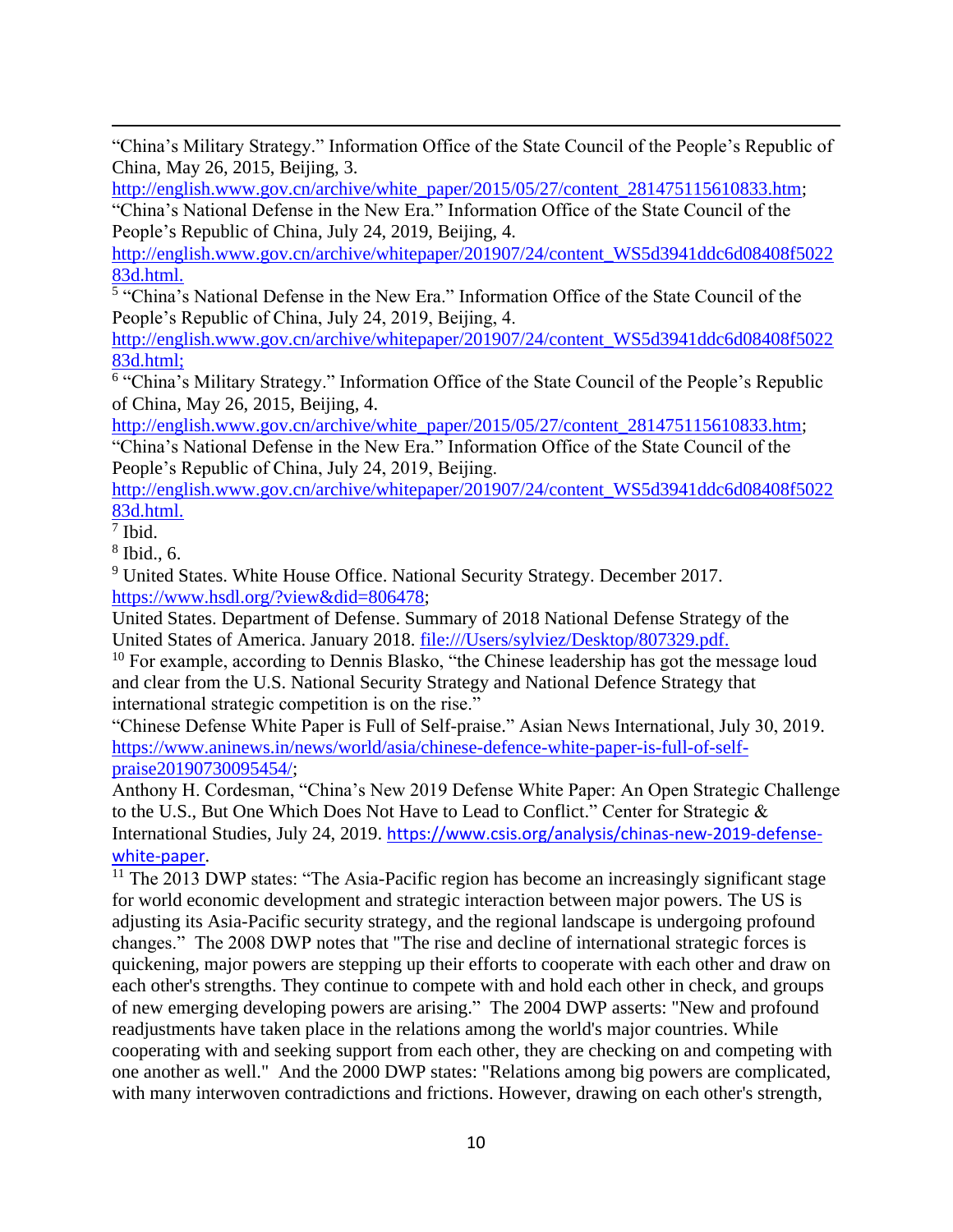cooperating with and checking and constraining each other remain a basic feature of their relationship."

"The Diversified Employment of China's Armed Forces." Information Office of the State Council of the People's Republic of China, April 16, 2013, Beijing, 3. [http://www.china.org.cn/government/whitepaper/node\\_7181425.htm;](http://www.china.org.cn/government/whitepaper/node_7181425.htm)

"China's National Defense in 2008." Information Office of the State Council of the People's Republic of China, January 20, 2009, Beijing, 4.

[http://www.china.org.cn/government/whitepaper/node\\_7060059.htm;](http://www.china.org.cn/government/whitepaper/node_7060059.htm)

"China's National Defense in 2004." Information Office of the State Council of the People's Republic of China, December 2004, Beijing, 2. [http://www.china.org.cn/e](http://www.china.org.cn/e-white/20041227/index.htm)[white/20041227/index.htm;](http://www.china.org.cn/e-white/20041227/index.htm)

"China's National Defense in 2000." Information Office of the State Council of the People's Republic of China, October 2000, Beijing, 2. [http://www.china.org.cn/e-white/2000/index.htm.](http://www.china.org.cn/e-white/2000/index.htm) <sup>12</sup> See "China's National Defense in the New Era." Information Office of the State Council of the People's Republic of China, July 24, 2019, Beijing, pp. 4, 8.

[http://english.www.gov.cn/archive/whitepaper/201907/24/content\\_WS5d3941ddc6d08408f5022](http://english.www.gov.cn/archive/whitepaper/201907/24/content_WS5d3941ddc6d08408f502283d.html) [83d.html;](http://english.www.gov.cn/archive/whitepaper/201907/24/content_WS5d3941ddc6d08408f502283d.html) The 2019 DWP states: "International strategic competition is on the rise. The US has adjusted its national security and defense strategies and adopted unilateral policies. It has provoked and intensified competition among major countries, significantly increased its defense expenditure, pushed for additional capacity in nuclear, outer space, cyber and missile defense, and undermined global strategic stability. NATO has continued its enlargement, stepped up military deployment in Central and Eastern Europe, and conducted frequent military exercises. Russia is strengthening its nuclear and non-nuclear capabilities for strategic containment and striving to safeguard its strategic security space and interests. The European Union (EU) is accelerating its security and defense integration to be more independent in its own security." "Major countries around the world are readjusting their security and military strategies and military organizational structures. They are developing new types of combat forces to seize the strategic commanding heights in military competition. The US is engaging in technological and institutional innovation in pursuit of absolute military superiority. Russia is advancing its New Look military reform. Meanwhile, the UK, France, Germany, Japan and India are rebalancing and optimizing the structure of their military forces."

13 See, e.g., "维护全球战略稳定, 减少核冲突风险"—外交部军控司司长傅聪在第十六届北 京军控研讨会上的讲话, October 16, 2019.

[https://www.fmprc.gov.cn/web/wjbxw\\_673019/t1708323.shtml;](https://www.fmprc.gov.cn/web/wjbxw_673019/t1708323.shtml)

参考消息, "美国反复无常威胁全球稳定."August 9, 2019. [http://www.ckxx.net/p/179042.html;](http://www.ckxx.net/p/179042.html) 人民日报, "以和平合作守护世界安全—维护国际道义才有世界共同繁荣," June 27, 2019. [http://www.xinhuanet.com/world/2019-06/27/c\\_1124676939.htm.](http://www.xinhuanet.com/world/2019-06/27/c_1124676939.htm)

<sup>14</sup> "China's National Defense in the New Era." Information Office of the State Council of the People's Republic of China, July 24, 2019, Beijing, 6–8.

[http://english.www.gov.cn/archive/whitepaper/201907/24/content\\_WS5d3941ddc6d08408f5022](http://english.www.gov.cn/archive/whitepaper/201907/24/content_WS5d3941ddc6d08408f502283d.html) [83d.html.](http://english.www.gov.cn/archive/whitepaper/201907/24/content_WS5d3941ddc6d08408f502283d.html)

 $15$  Ibid.

<sup>16</sup> For example, whereas most of the earlier DWPs refer indirectly to the U.S. as one of "some" powers," the 2019 document directly names it for each security threat or destabilizing factor that is suggested to be caused by the U.S. Moreover, while repeating some of the same examples of disruptive U.S. behavior as found in previous DWPs (such as cyber and space strategies and the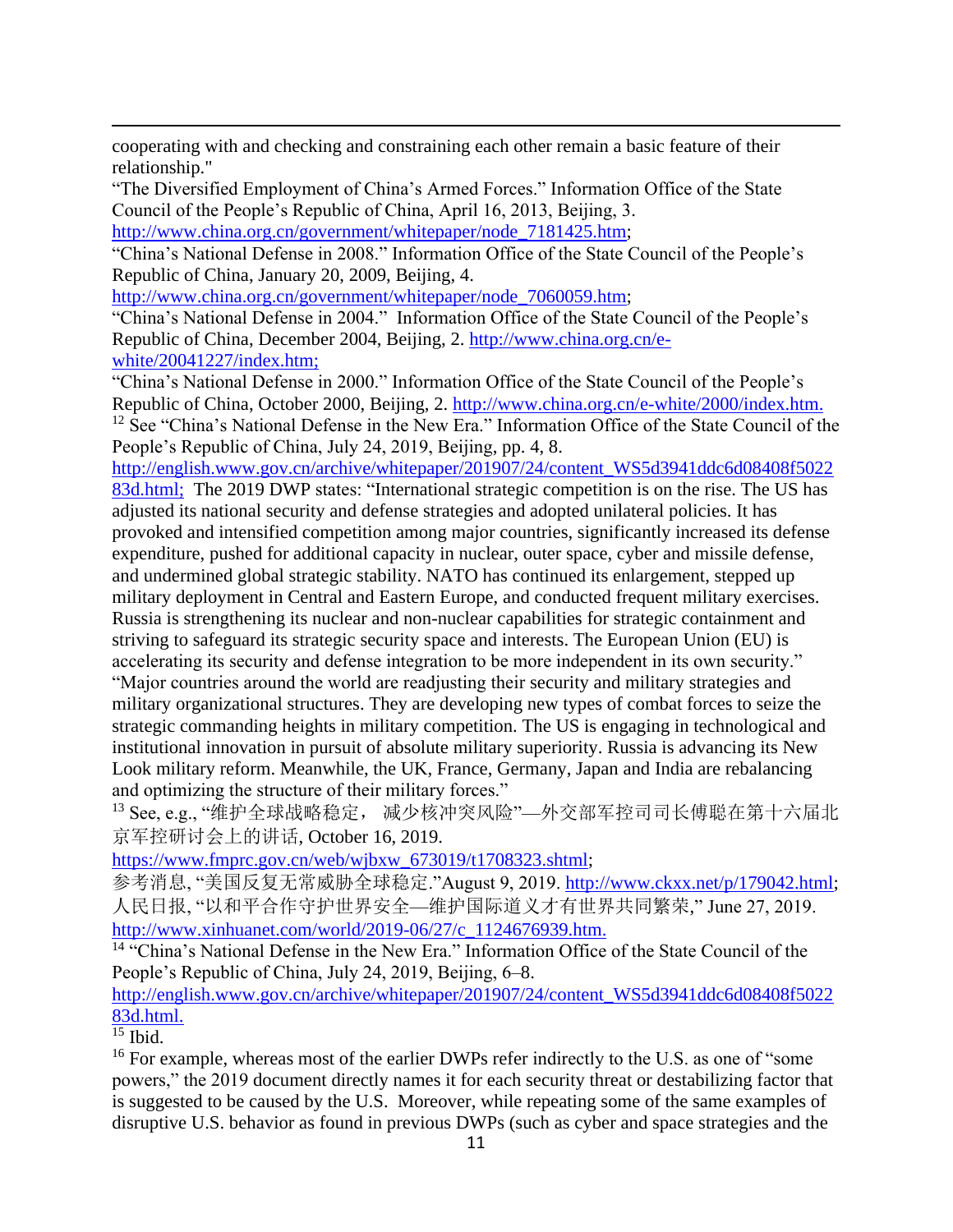outdated and disruptive U.S. alliance system in Asia), the 2019 document also cites the U.S. THAAD deployment to South Korea, U.S. unilateralism and increased military spending, and the presumably provocative and destabilizing nature of U.S. national security and U.S. national defense strategies.

<sup>17</sup> "China's National Defense in the New Era." Information Office of the State Council of the People's Republic of China, July 24, 2019, Beijing, 8.

[http://english.www.gov.cn/archive/whitepaper/201907/24/content\\_WS5d3941ddc6d08408f5022](http://english.www.gov.cn/archive/whitepaper/201907/24/content_WS5d3941ddc6d08408f502283d.html) [83d.html.](http://english.www.gov.cn/archive/whitepaper/201907/24/content_WS5d3941ddc6d08408f502283d.html)

<sup>18</sup> The 2019 DWP provides a long overview of the main accomplishments of the Sino-U.S. milmil relationship. Ibid., 45.

 $19$  At the same time, the 2019 DWP repeats the standard PLA criticism voiced in many militaryto-military interactions that China resolutely opposes the practices of the U.S. regarding 1.) arms sales to Taiwan, 2.) sanctions on the Central Military Commission Equipment Development Department and its leadership, 3.) illegal entry into China's territorial waters, and so forth, and 4.) frequent close-in reconnaissance. Ibid.

<sup>20</sup> Helena Legarda, "Presenting China as a Responsible Power," Mercator Institute for China Studies, August 1, 201[9.](https://www.merics.org/en/blog/presenting-china-responsible-power) Also see Elsa B. Kania and Peter Wood, "Major Themes in China's 2019 National Defense White Paper," Center for a New American Security, July 31, 2019, https://www.cnas.org/publications/commentary/major-themes-in-chinas-2019-national-defense-

white-paper; and Dr. Subhash Kapila, "China's Military White Paper 2019 – OpEd," *Eurasia Review*, July 31, 2019, https://www.eurasiareview.com/31072019-chinas-military-white-paper-2019-oped/.

<sup>21</sup> "China's National Defense in the New Era." Information Office of the State Council of the People's Republic of China, July 24, 2019, Beijing, 14.

[http://english.www.gov.cn/archive/whitepaper/201907/24/content\\_WS5d3941ddc6d08408f5022](http://english.www.gov.cn/archive/whitepaper/201907/24/content_WS5d3941ddc6d08408f502283d.html) [83d.html.](http://english.www.gov.cn/archive/whitepaper/201907/24/content_WS5d3941ddc6d08408f502283d.html)

 $\overline{\text{22}}$  Ibid., 5.

 $23$  Ibid.

 $24$  Ibid.

<sup>25</sup> The 2015 DWP states: "On the issues concerning China's territorial sovereignty and maritime rights and interests, some of its offshore neighbors take provocative actions and reinforce their military presence on China's reefs and islands that they have illegally occupied. Some external countries are also busy meddling in South China Sea affairs; a tiny few maintain constant closein air and sea surveillance and reconnaissance against China. It is thus a long-standing task for China to safeguard its maritime rights and interests."

"China's Military Strategy." Information Office of the State Council of the People's Republic of China, May 26, 2015, Beijing, 4.

[http://english.www.gov.cn/archive/white\\_paper/2015/05/27/content\\_281475115610833.htm.](http://english.www.gov.cn/archive/white_paper/2015/05/27/content_281475115610833.htm) <sup>26</sup> "China's National Defense in the New Era." Information Office of the State Council of the People's Republic of China, July 24, 2019, Beijing, 10.

[http://english.www.gov.cn/archive/whitepaper/201907/24/content\\_WS5d3941ddc6d08408f5022](http://english.www.gov.cn/archive/whitepaper/201907/24/content_WS5d3941ddc6d08408f502283d.html) [83d.html.](http://english.www.gov.cn/archive/whitepaper/201907/24/content_WS5d3941ddc6d08408f502283d.html)

 $27$  Ibid., 9.

 $28$  Ibid., 27.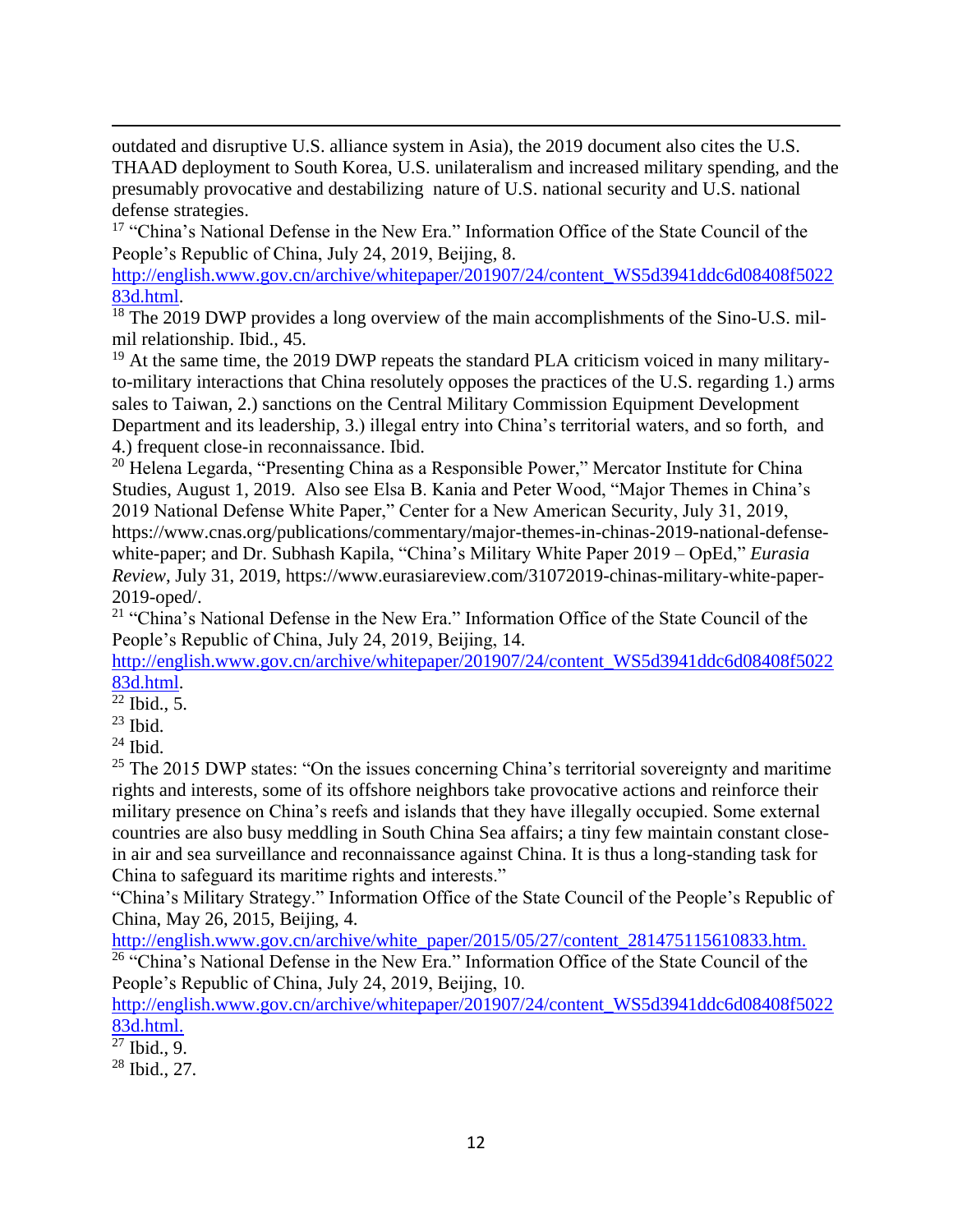<sup>29</sup> Lim Yan Liang, "China's Defence White Paper Emphasises Growing Military Competition, Homeland Security," *Straits Times*, July 24, 2019, [https://www.straitstimes.com/asia/east](https://www.straitstimes.com/asia/east-asia/chinas-defence-white-paper-emphasises-growing-military-competition-homeland-security)[asia/chinas-defence-white-paper-emphasises-growing-military-competition-homeland-security.](https://www.straitstimes.com/asia/east-asia/chinas-defence-white-paper-emphasises-growing-military-competition-homeland-security)

<sup>30</sup> "China's National Defense in the New Era." Information Office of the State Council of the People's Republic of China, July 24, 2019, Beijing, 6.

[http://english.www.gov.cn/archive/whitepaper/201907/24/content\\_WS5d3941ddc6d08408f5022](http://english.www.gov.cn/archive/whitepaper/201907/24/content_WS5d3941ddc6d08408f502283d.html) [83d.html.](http://english.www.gov.cn/archive/whitepaper/201907/24/content_WS5d3941ddc6d08408f502283d.html)

<sup>31</sup> "The Diversified Employment of China's Armed Forces." Information Office of the State Council of the People's Republic of China, April 16, 2013, Beijing.

[http://www.china.org.cn/government/whitepaper/node\\_7181425.htm.](http://www.china.org.cn/government/whitepaper/node_7181425.htm)

<sup>32</sup> "China's Military Strategy." Information Office of the State Council of the People's Republic of China, May 26, 2015, Beijing, 4.

[http://english.www.gov.cn/archive/white\\_paper/2015/05/27/content\\_281475115610833.htm;](http://english.www.gov.cn/archive/white_paper/2015/05/27/content_281475115610833.htm)

"China's National Defense in the New Era." Information Office of the State Council of the People's Republic of China, July 24, 2019, Beijing, 6.

[http://english.www.gov.cn/archive/whitepaper/201907/24/content\\_WS5d3941ddc6d08408f5022](http://english.www.gov.cn/archive/whitepaper/201907/24/content_WS5d3941ddc6d08408f502283d.html) [83d.html.](http://english.www.gov.cn/archive/whitepaper/201907/24/content_WS5d3941ddc6d08408f502283d.html)

<sup>33</sup> "China's National Defense in the New Era." Information Office of the State Council of the People's Republic of China, July 24, 2019, Beijing, 6.

[http://english.www.gov.cn/archive/whitepaper/201907/24/content\\_WS5d3941ddc6d08408f5022](http://english.www.gov.cn/archive/whitepaper/201907/24/content_WS5d3941ddc6d08408f502283d.html) [83d.html.](http://english.www.gov.cn/archive/whitepaper/201907/24/content_WS5d3941ddc6d08408f502283d.html)

<sup>34</sup> Ibid., 7.

<sup>35</sup> "China's Military Strategy." Information Office of the State Council of the People's Republic of China, May 26, 2015, Beijing, 4.

[http://english.www.gov.cn/archive/white\\_paper/2015/05/27/content\\_281475115610833.htm;](http://english.www.gov.cn/archive/white_paper/2015/05/27/content_281475115610833.htm)

"China's National Defense in the New Era." Information Office of the State Council of the People's Republic of China, July 24, 2019, Beijing, 7.

[http://english.www.gov.cn/archive/whitepaper/201907/24/content\\_WS5d3941ddc6d08408f5022](http://english.www.gov.cn/archive/whitepaper/201907/24/content_WS5d3941ddc6d08408f502283d.html) [83d.html.](http://english.www.gov.cn/archive/whitepaper/201907/24/content_WS5d3941ddc6d08408f502283d.html)

 $36$  The 2019 DWP states: "China has the firm resolve and the ability to safeguard national sovereignty and territorial integrity and will never allow the secession of any part of its territory by anyone, any organization or any political party by any means at any time." In the 19<sup>th</sup> National Party Congress Report, Xi states: "We have the resolve, the confidence, and the ability to defeat separatist attempts for 'Taiwan independence' in any form. We will never allow anyone, any organization, or any political party, at any time or in any form, to separate any part of Chinese territory from China!" See Xi Jinping, "Secure a Decisive Victory in Building a Moderately Prosperous Society in All Respects and Strive for the Great Success of Socialism with Chinese Characteristics for a New Era." Delivered at the 19th National Party Congress. http://english.qstheory.cn/2018-02/11/c\_1122395333.htm;

"China's National Defense in the New Era." Information Office of the State Council of the People's Republic of China, July 24, 2019, Beijing, 10.

[http://english.www.gov.cn/archive/whitepaper/201907/24/content\\_WS5d3941ddc6d08408f5022](http://english.www.gov.cn/archive/whitepaper/201907/24/content_WS5d3941ddc6d08408f502283d.html) [83d.html;](http://english.www.gov.cn/archive/whitepaper/201907/24/content_WS5d3941ddc6d08408f502283d.html)

<sup>37</sup> "China's National Defense in the New Era." Information Office of the State Council of the People's Republic of China, July 24, 2019, Beijing, 44.

[http://english.www.gov.cn/archive/whitepaper/201907/24/content\\_WS5d3941ddc6d08408f5022](http://english.www.gov.cn/archive/whitepaper/201907/24/content_WS5d3941ddc6d08408f502283d.html)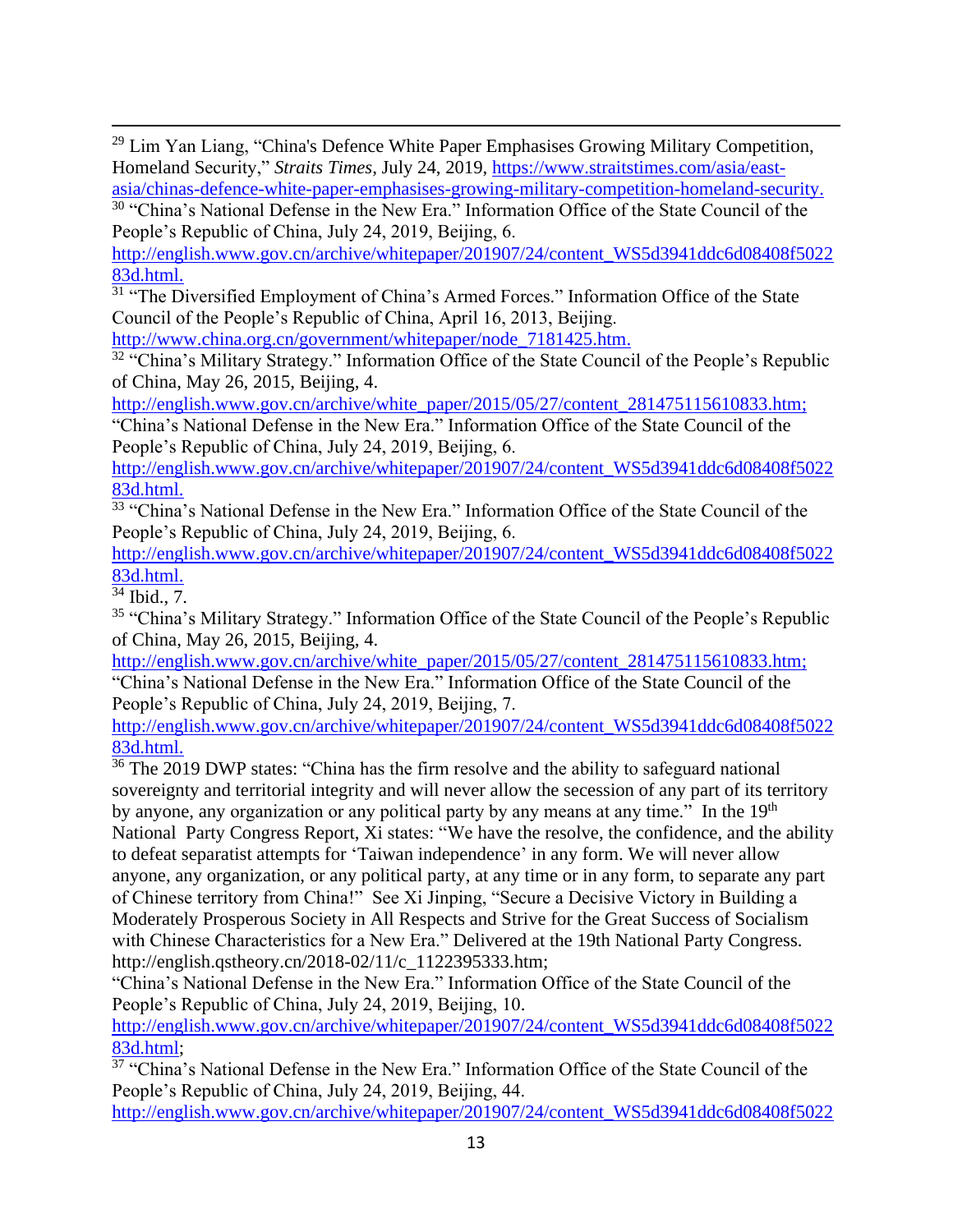[83d.html.](http://english.www.gov.cn/archive/whitepaper/201907/24/content_WS5d3941ddc6d08408f502283d.html) Also see Elsa B. Kania and Peter Wood, "Major Themes in China's 2019 National Defense White Paper," Center for a New American Security, July 31, 2019,

[https://www.cnas.org/publications/commentary/major-themes-in-chinas-2019-national-defense](https://www.cnas.org/publications/commentary/major-themes-in-chinas-2019-national-defense-white-paper)[white-paper.](https://www.cnas.org/publications/commentary/major-themes-in-chinas-2019-national-defense-white-paper)

<sup>38</sup> "China's National Defense in the New Era." Information Office of the State Council of the People's Republic of China, July 24, 2019, Beijing.

[http://english.www.gov.cn/archive/whitepaper/201907/24/content\\_WS5d3941ddc6d08408f5022](http://english.www.gov.cn/archive/whitepaper/201907/24/content_WS5d3941ddc6d08408f502283d.html) [83d.html.](http://english.www.gov.cn/archive/whitepaper/201907/24/content_WS5d3941ddc6d08408f502283d.html)

<sup>39</sup> Ibid., 8.

<sup>40</sup> Ibid.

 $41$  Ibid.

 $42$  The use of the term "new era" reflects obeisance to "Xi Jinping Thought on Socialism with Chinese Characteristics for a New Era," introduced at the 19th Party Congress and designated as the long-term "guiding thought" of the CCP. This concept covers a broad range of areas, such as economics, politics, technology, national security, national defense, and military-force building. See 刘云山, [深入学习贯彻习近平新时代中国特色社会主义思想](http://politics.people.com.cn/n1/2017/1106/c1024-29627813.html), *People's Daily*, December 20, 2017. http://cpc.people.com.cn/n1/2017/1106/c64094-29628985.html;

The term "new era" is mentioned 28 times in the 2019 DWP. In contrast, it did not appear in the 2015 DWP, which instead stressed that China is at a critical stage of "reform and development." "China's Military Strategy." Information Office of the State Council of the People's Republic of China, May 26, 2015, Beijing, 4.

[http://english.www.gov.cn/archive/white\\_paper/2015/05/27/content\\_281475115610833.htm;](http://english.www.gov.cn/archive/white_paper/2015/05/27/content_281475115610833.htm) "China's National Defense in the New Era." Information Office of the State Council of the People's Republic of China, July 24, 2019, Beijing, 12.

[http://english.www.gov.cn/archive/whitepaper/201907/24/content\\_WS5d3941ddc6d08408f5022](http://english.www.gov.cn/archive/whitepaper/201907/24/content_WS5d3941ddc6d08408f502283d.html) [83d.html.](http://english.www.gov.cn/archive/whitepaper/201907/24/content_WS5d3941ddc6d08408f502283d.html)

<sup>43</sup> "China's National Defense in the New Era." Information Office of the State Council of the People's Republic of China, July 24, 2019, Beijing, 12.

[http://english.www.gov.cn/archive/whitepaper/201907/24/content\\_WS5d3941ddc6d08408f5022](http://english.www.gov.cn/archive/whitepaper/201907/24/content_WS5d3941ddc6d08408f502283d.html) [83d.html;](http://english.www.gov.cn/archive/whitepaper/201907/24/content_WS5d3941ddc6d08408f502283d.html)

As noted in Dennis J. Blasko, "China's Head-Spinning Defense White Paper," *Real Clear World*, July 26, 2019. [https://www.realclearworld.com/articles/2019/07/29/chinas\\_head](https://www.realclearworld.com/articles/2019/07/29/chinas_head-spinning_defense_white_paper_113065.html)spinning defense white paper 113065.html. The new developments in modern warfare

apparently refer to the "trend of the new global military revolution" or the global Revolution in Military Affairs (RMA), which is identified in Chinese statements as focusing on

informationization. See the first paragraph of Section IV: "Reform in China's National Defense and Armed Forces"; "China's National Defense in the New Era." Information Office of the State Council of the People's Republic of China, July 24, 2019, Beijing, 9.

[http://english.www.gov.cn/archive/whitepaper/201907/24/content\\_WS5d3941ddc6d08408f5022](http://english.www.gov.cn/archive/whitepaper/201907/24/content_WS5d3941ddc6d08408f502283d.html) [83d.html.](http://english.www.gov.cn/archive/whitepaper/201907/24/content_WS5d3941ddc6d08408f502283d.html)

 $44$  Ibid., 9.

 $45$  Ibid., 9–14.

<sup>46</sup> These goals include: to deter and resist aggression; safeguard national political security, and social stability; oppose and contain Taiwan independence; crack down on proponents of separatist movements such as Tibet independence and the creation of East Turkistan (only mentioned previously in the 2010 DWP); safeguard national sovereignty, unity, territorial